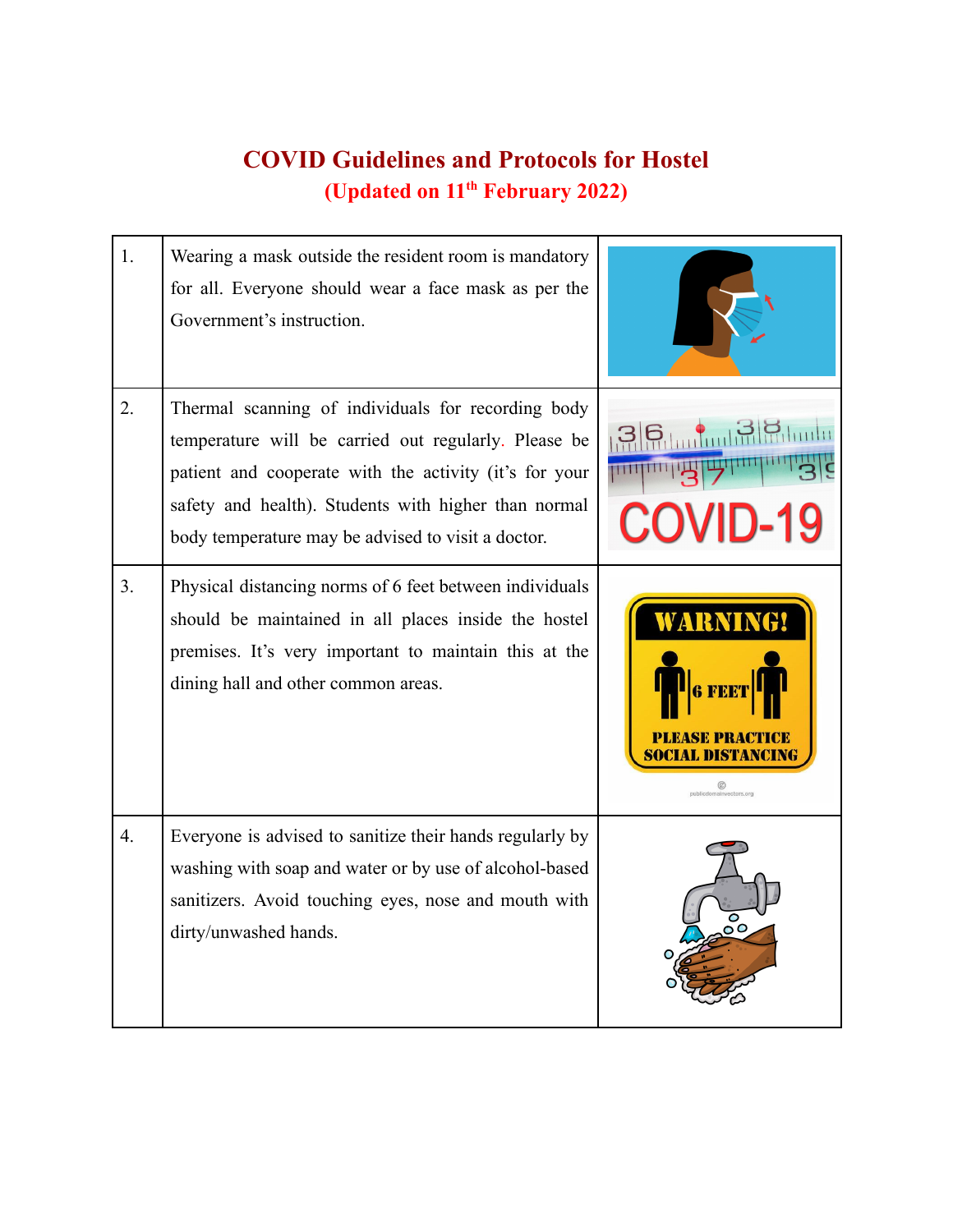| 5. | Maintaining good personal hygiene practices and good<br>civic habits is essential. Activities including spitting in<br>public places, littering, dumping and disposal of used<br>face masks or tissues in and around the hostel is<br>prohibited. Used masks should be disposed of carefully.<br>Cover the mouth with tissue or inside of the elbow<br>while coughing/ sneezing. |                                                                                                                                                       |
|----|----------------------------------------------------------------------------------------------------------------------------------------------------------------------------------------------------------------------------------------------------------------------------------------------------------------------------------------------------------------------------------|-------------------------------------------------------------------------------------------------------------------------------------------------------|
| 6. | Government advisory suggests having the Aarogya<br>Setu app on mobile phones. You are advised to install<br>and register in the same.                                                                                                                                                                                                                                            |                                                                                                                                                       |
| 7. | Gatherings of students for meetings or any other<br>purpose is strictly prohibited. Meetings may be<br>conducted online if needed.                                                                                                                                                                                                                                               |                                                                                                                                                       |
| 8. | Security Personals on campus may make polite requests<br>for obeying protocols and record violations and report<br>to the concerned authority. Please refrain from arguing<br>with them as they are performing their duty for your<br>health and safety.                                                                                                                         |                                                                                                                                                       |
| 9. | Recommendation for individuals in quarantine centre/<br>observation facility/ self/ home quarantine does not<br>mean that the person is COVID-19 positive. Avoid<br>spreading rumours. Be compassionate and be helpful to<br>your friends in quarantine, while maintaining proper<br>protocol. Avoid social stigma around COVID-19.                                              | ۵<br>Say NO to Covid-19 infection,<br>Not to recovered patient<br>For any queries related to COVID-19 call<br>104/080 46848600/080 66692000/974569745 |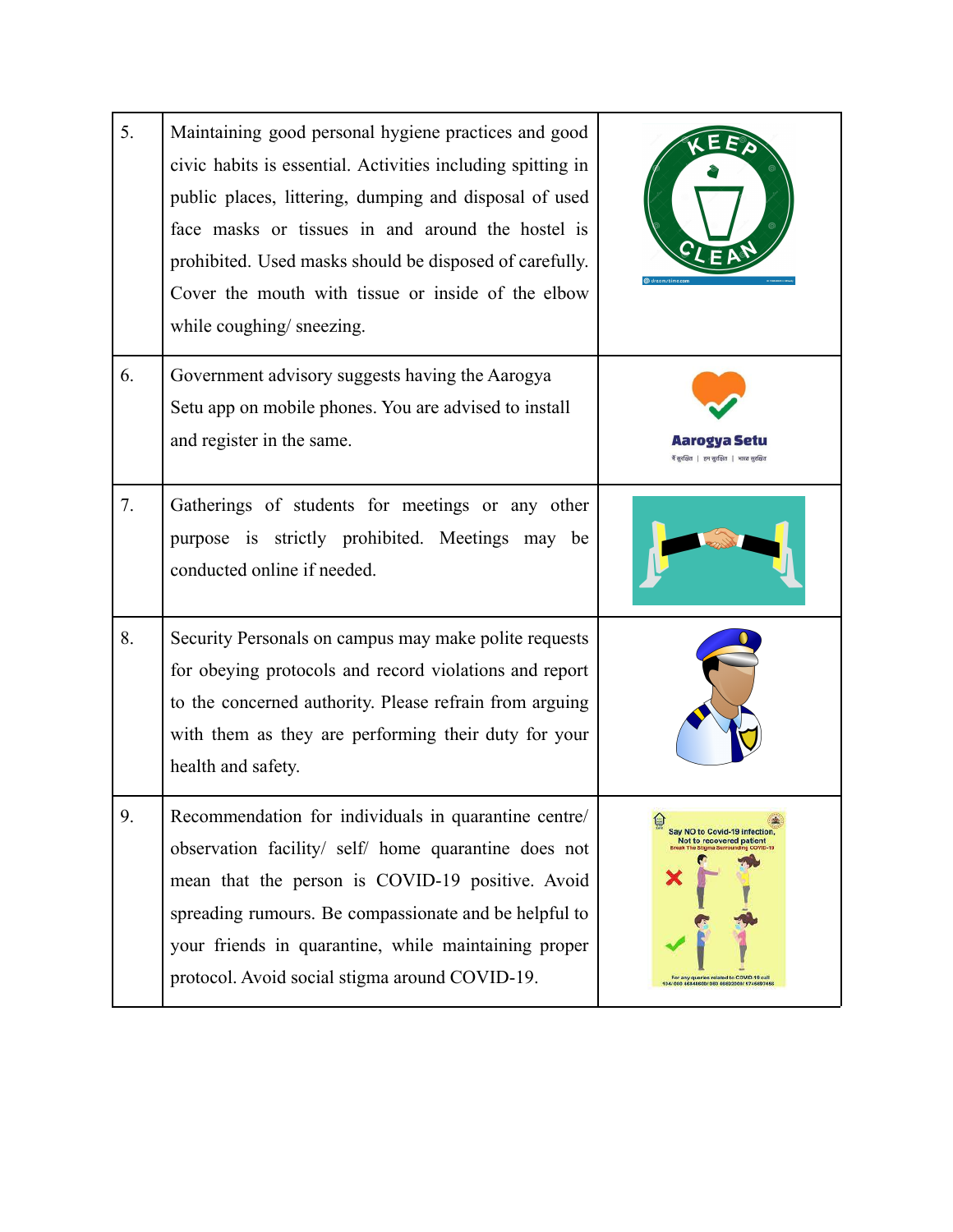| 10. | All parcels that are received from outside may be<br>disinfected by spraying disinfectant or by wiping with<br>alcohol-based sanitizers, based on the material and<br>content of the package at the Hostel Gate. |                |
|-----|------------------------------------------------------------------------------------------------------------------------------------------------------------------------------------------------------------------|----------------|
| 11. | Always carry your own bottle of water.                                                                                                                                                                           | amy stock phot |
| 12. | A night vehicle is arranged at the hostel premises for<br>any medical emergency. The service is available<br>between 8:00 PM to 8:00 AM only.<br>Contact: Ms. Jenet Parmar (Ph. 9106297842)                      |                |

## **1. Guidelines for Students travelling from Home**

The following guidelines are specific to students who are coming from home to stay in a hostel/ who are returning back from home to the hostel.

**1.1** Students arriving from their home do not normally require an RT-PCR test.

**1.2** Students with Covid like symptoms at home are suggested not to travel. However, if symptoms are observed on arrival at the Hostel, then consulting the Institute doctor and following prescribed guidelines is mandatory.

## **2. Measures/ Guidelines to be taken at the Hostel facility in case of any Exigency**

**2.1** Infrared Thermometers are available at the hostel gate. Temperature checks of all students would be randomly performed at the entry. All are required to cooperate. After all, it's for your safety and others.

**2.2** Individuals with temperatures above 100-degrees Fahrenheit, are directed the following:

- Stay at your allotted Flat and self-monitor. Do not leave the hostel premises.
- If required, visit the hospital.
- Undertake frequent temperature checks.